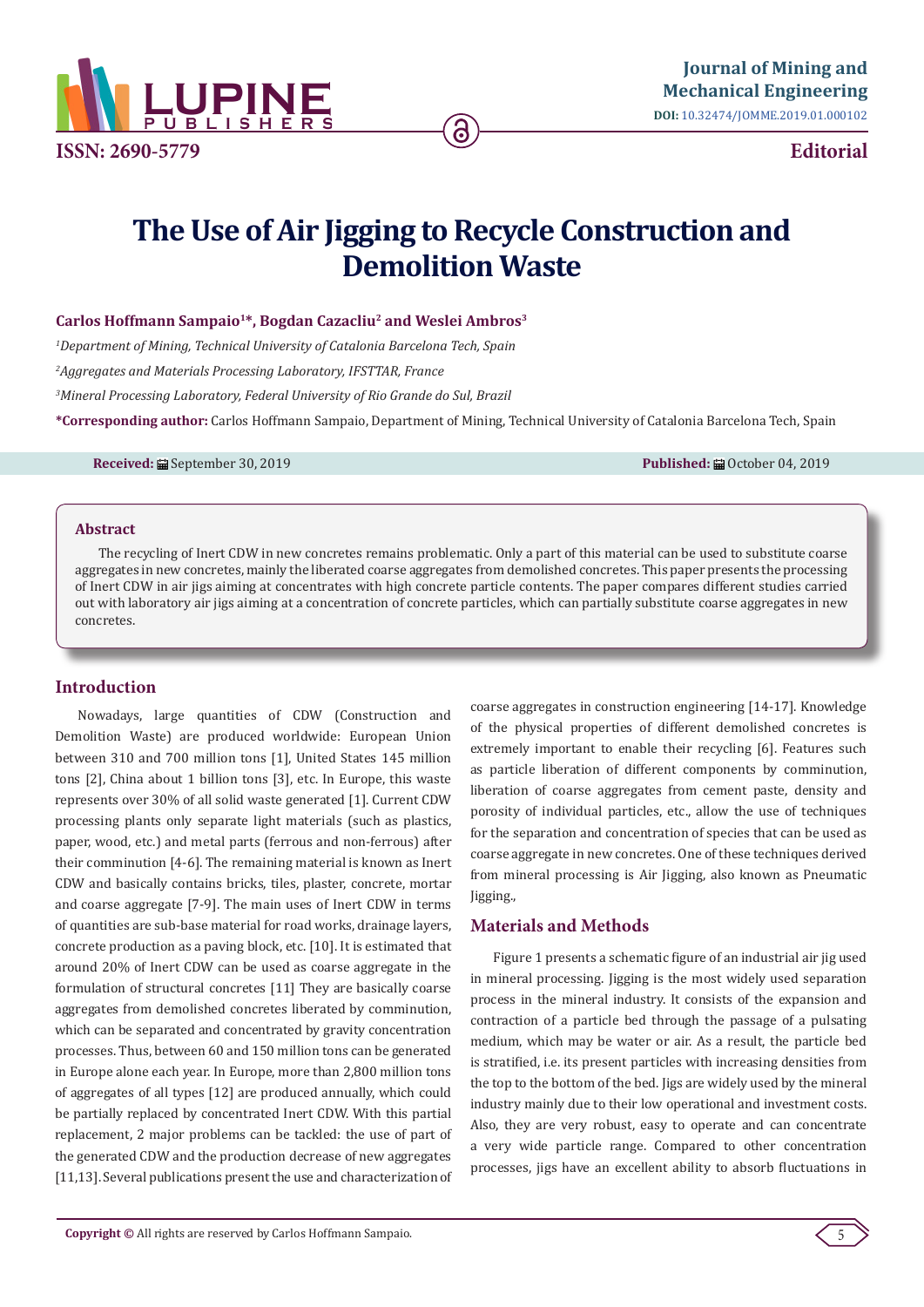ore content, feed rates and solids percentages. The paper compares different studies carried out with laboratory air jigs aiming at a concentration of concrete particles, which can partially substitute coarse aggregates in new concretes.



**Figure 1:** Air Jig (Allair® jig, Allmineral company) used in mineral processing.

## **Results and Discussion**

Tables 1-3 present some jigging tests carried out in a laboratory air jig (AllMineral AllAir® S-500) with different particle mixtures. Table 1 presents the best results of several jigging tests. It is possible to see that it is possible to recover more than 90% of the concrete particles of the feed. Table 2 presents 6 jigging tests with different jigging control parameters. Al tests present concentrates with concrete particles with about 90% mass recoveries. It is possible to see in Table 3 jigging tests of a mixture of 5 different materials. The results indicate concentrates with about 90% concrete particles. In all studies, a concentrate of concrete particles of about 90% was reached, demonstrating that the jigging is a feasible process to treat Inert CDW. Most of the concrete particles concentrated can be used as coarse aggregate in new concretes. They consist of coarse aggregates present in demolished concretes. The coarse aggregate from demolished concretes are completely or partially liberated. Their liberation is related to the strength and textural properties of the original concretes, which propitiate preferential plans of rupture in the aggregate/paste interface. This phenomenon foments a higher liberation of the coarse aggregates form the cement paste. On the other hand, the cement past liberated from the coarse aggregate should be removed, due to its high porosity and low strength. They are removed in the same equipment since they present lower densities and concentrate in higher layers of the jigging bed, partially mixed with bricks and gypsum [18,19].

**Table 1:** Jigging tests in a laboratory air jig AllMineral AllAir® S-500 [5].

| <b>Jig Product</b> | Concrete $(\% )$ | Brick $(\%)$ | Gypsum $(\%)$ | Total $(\% )$ |
|--------------------|------------------|--------------|---------------|---------------|
| Lights             | 3.39             | 18.06        | 78.55         | 100           |
| Middlings          | 30.42            | 58.54        | 11.04         | 100           |
| Heavies            | 90.68            | 8.35         | 0.97          | 100           |

**Table 2:** Jigging tests in a laboratory air jig AllMineral AllAir® S-500 [18].

|              | Feed          |               | <b>Jig Concentrate</b> |               |               |  |
|--------------|---------------|---------------|------------------------|---------------|---------------|--|
| Concrete (%) | Brick $(\% )$ | Gypsum $(\%)$ | Concrete (%)           | Brick $(\% )$ | Gypsum $(\%)$ |  |
| 60.7         | 36.4          | 2.9           | 84.8                   | 14.7          | 0.5           |  |
| 60.4         | 34.2          | 5.4           | 88.5                   | 11.4          | 0.1           |  |
| 57.9         | 32.1          | 9.9           | 88.0                   | 11.6          | 0.4           |  |
| 59.0         | 31.5          | 9.5           | 91.5                   | 8.3           | 0.2           |  |
| 63.5         | 27.7          | 8.8           | 92.3                   | 7.4           | 0.2           |  |
| 52.3         | 27.0          | 20.8          | 92.3                   | 7.0           | 0.7           |  |

**Table 3:** Jigging tests in a laboratory air jig AllMineral AllAir® S-500 [19].

|        | Paper $(\% )$ | Wood $(\% )$ | Gypsum $(\%)$ | Brick $(\%)$ | Concrete $(\% )$<br><b>Jig Concentrate</b> | Total $(\% )$ |
|--------|---------------|--------------|---------------|--------------|--------------------------------------------|---------------|
| Test 1 | 0.00          | 0.00         | 0.00          | 11.50        | 88.50                                      | 100           |
| Test 2 | 0.00          | 0.00         | 0.10          | 7.70         | 92.20                                      | 100           |
| Test 3 | 0.10          | 0.00         | 0.10          | 14.10        | 85.70                                      | 100           |
| Test 4 | 0.00          | 0.00         | 0.20          | 10.50        | 89.30                                      | 100           |